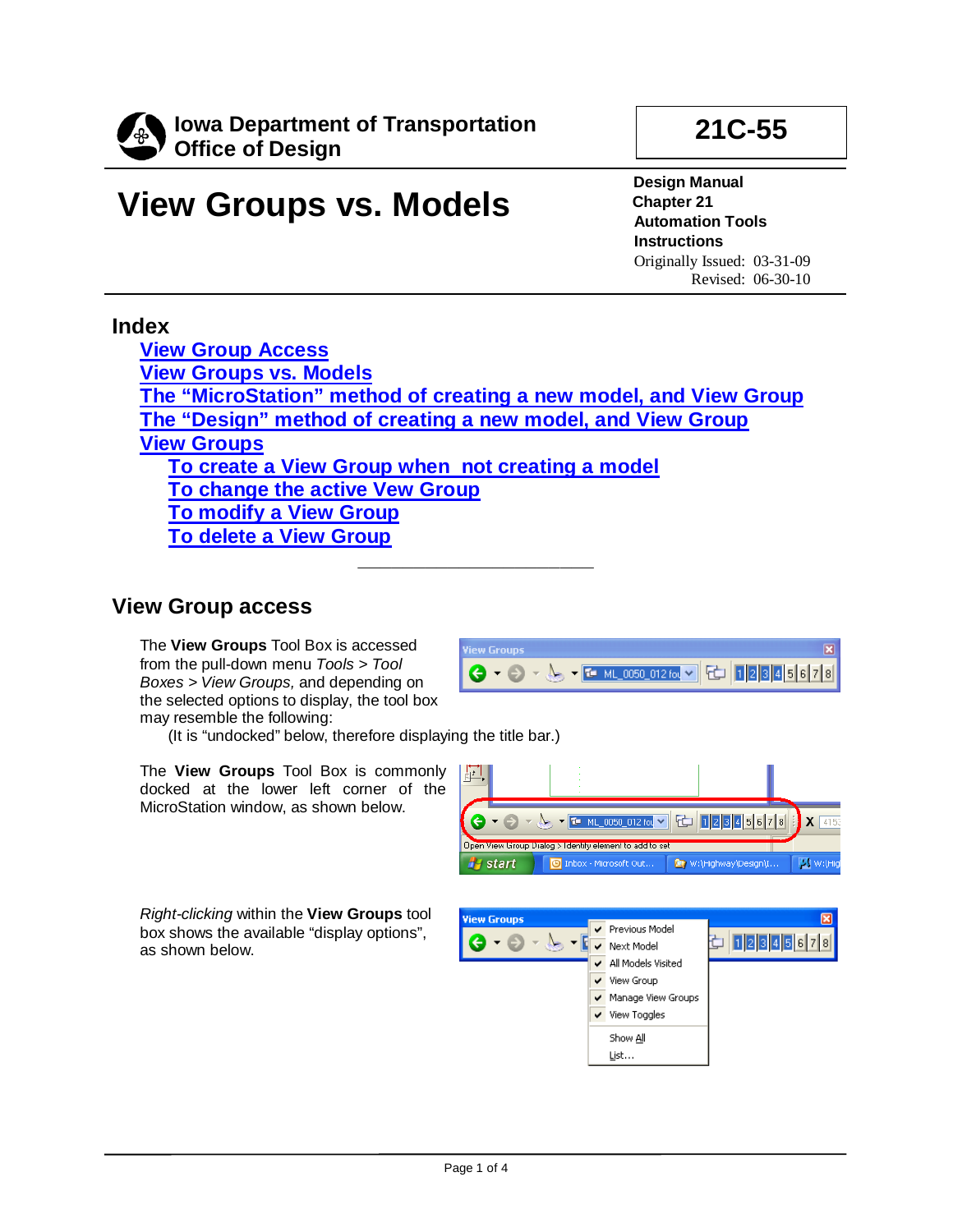## <span id="page-1-0"></span>**View Groups vs. Models**

Even though some people use the **View Group** selection box to change models, **View Groups** are not Models, and Models are not **View Groups,** and they should not necessarily be used interchangeably. **View Groups** store much more information than just the model name, therefore, using the **View Group** selection box to change models may or may not produce the anticipated results.



## <span id="page-1-1"></span>**The "MicroStation" method of creating a new model, and View Group**

When the MicroStation **Create a new model** tool is used, as shown at the right, (which we don't use), the **Create Model** dialog displays, which is partially shown below, right. At the lower left corner of the **Create Model** dialog, the *check-box,* (⊠), option exists to **Create a View Group** at the same time the model is created. If this option is checked, a **View Group** will be created with the same name as the new model, with a suffix of "Views".

Also, when using the MicroStation **Create a new model** tool, the option exists to use either a separate seed-file or to use the current open model as the seed-file. In either case, the window attributes of the selected option will become the window attributes of the new **View Group.**



# <span id="page-1-2"></span>**The "Design" method of creating a new model, and View Group**

In Design, the **Create New Model** command is accessed through Geopak D&C Manager, as shown at the right.

When the "Design" **Create New Model**  command is used, a **View Group** is created automatically, and the Project Overview model is used as the seed-file, or template.

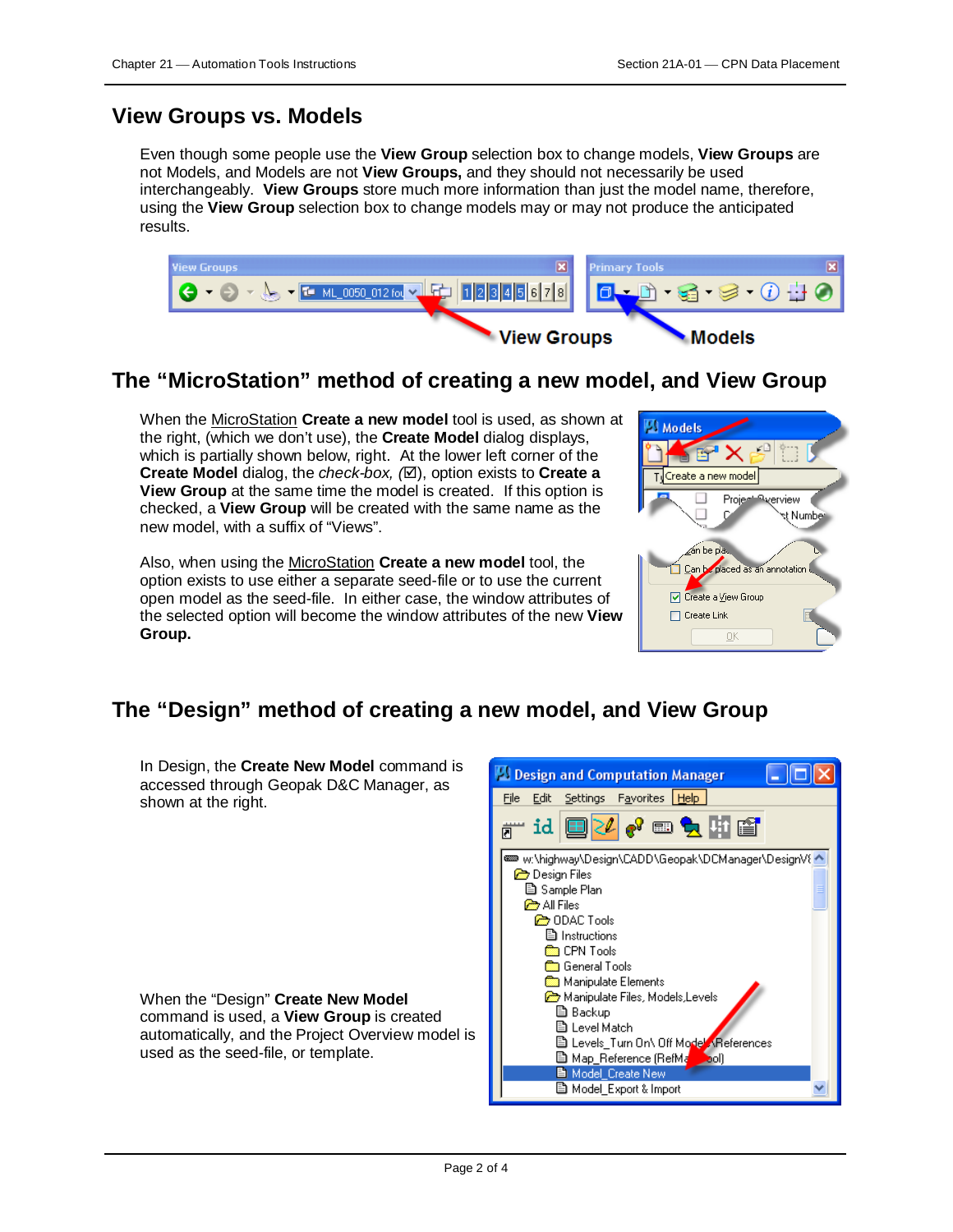### <span id="page-2-0"></span>**View Groups**

A **view group** is a set of view window layouts applicable to a model within the open DGN file. View groups make it easy to access and navigate through different models, with different view group configurations for different design purposes. View groups let you set up your view window preferences including the number of open views, view size, and orientation. A view group definition also includes the attributes for each view and the level display settings.

Using view groups, you can quickly change from one configuration to another. For example, while sheeting P&P sheets, you might prefer to arrange the views with one overall "fit view", and three separate smaller views for Plan, Profile, and DBG information, as shown at the left, below. However, when working in the Plan or Profile area, you might prefer two larger views, as shown on the right, below. Creating separate **View Groups** allows for the quick and consistent window configuration changes.

| Be Lit three jets in the today subset and the Literaturian refer to the 190 Literaturia in the set of the set of the set<br>The Call Clerent Settings Easts Libbes Washern Applications window RannafadoCarrection Elisters table Acom [2] . [3] . [3] . [3] . [3] . [3] .<br>※ Hang → Dist - Dist - Dist - 白 + - 図 日古智器量造品図<br><b>DESCRIPTION</b><br>→巨器<br>inv. L. M., 0950, U.L.<br><b>N. J. Pare Fram</b><br><b>Q · A R R DEED - DEE B &amp; X G</b><br>Consideration of DAT G-ASSOCIE - DE DATE |            |
|------------------------------------------------------------------------------------------------------------------------------------------------------------------------------------------------------------------------------------------------------------------------------------------------------------------------------------------------------------------------------------------------------------------------------------------------------------------------------------------------------|------------|
|                                                                                                                                                                                                                                                                                                                                                                                                                                                                                                      |            |
|                                                                                                                                                                                                                                                                                                                                                                                                                                                                                                      |            |
| $\sum_{i=1}^{n}$<br>113 am 2 ML 0050 012<br>酷<br>G A R R DEEP DE GALA<br>$-178$<br>ave 4   14 0050 011<br>開きを図<br>R.<br><b>SARREDOM DO 343</b><br>ø,<br>a<br><b>STATISTICS</b><br><b>CONTRACTOR</b>                                                                                                                                                                                                                                                                                                  | 二回路<br>日回风 |
|                                                                                                                                                                                                                                                                                                                                                                                                                                                                                                      |            |
| $-27$<br>O D - L - External - FL 国民国 s(c) / L X ( Changes)<br>Y EUTER<br>$\bigcirc$ . $\bigcirc$ . $\searrow$ . Letters a state $\cdot$ Eq. [[[] detected by $\mathbf{x}$ and $\cdots$<br>Y SHILLER<br>The Commission of the Commission<br>The Control of Care                                                                                                                                                                                                                                       | ■ 豆 豆 →    |

**NOTE:** When you save settings (*File > Save Settings*), view groups that have changes are saved.

#### <span id="page-2-1"></span>**To create a View Group when not creating a model**

- 1. Set up the view windows in your preferred view windows configuration.
- 2. Access the **Manage View Groups** dialog from the **Manage view Groups** icon, as shown at the right.
- 3. Click the **Create View Group** icon.

| <b>View Groups</b>      |                       |                                                                                                     |  |
|-------------------------|-----------------------|-----------------------------------------------------------------------------------------------------|--|
|                         |                       | $\Theta$ - $\frac{1}{2}$ - $\frac{1}{2}$ ML 0050_012 Tw $\frac{1}{2}$ $\frac{1}{2}$ 1 2 3 4 5 6 7 8 |  |
|                         |                       | Manage View Groups                                                                                  |  |
| Manage Mew Groups       |                       |                                                                                                     |  |
|                         |                       |                                                                                                     |  |
|                         |                       |                                                                                                     |  |
| NaCreate View Group     | Description           | Model                                                                                               |  |
| <b>CPN</b>              |                       | County Project Number                                                                               |  |
| ML_0050_012 four views  |                       | ML 0050 012                                                                                         |  |
| ML 0050 012 Two Views   | With rasters          | ML 0050 012<br>$\sigma$                                                                             |  |
| Project Overview        | Default viewgroup for | Project Overview<br>О                                                                               |  |
| <b>ED SB 0050 Views</b> |                       | <b>G</b> SB 0050 test                                                                               |  |

This opens the **Create View Group** dialog, as shown at the right.

- 4. Complete the **Name** and **Description** fields, shown at the right. The Model with which this **View Group** is associated already is noted on the dialog box.
- 5. Click **OK**. The new view group is created.

| <b>Create View Group</b> |
|--------------------------|
| Creating                 |
| Model: ML 0050 012       |
| Name:                    |
| Description:             |
| Cancel<br>OΚ             |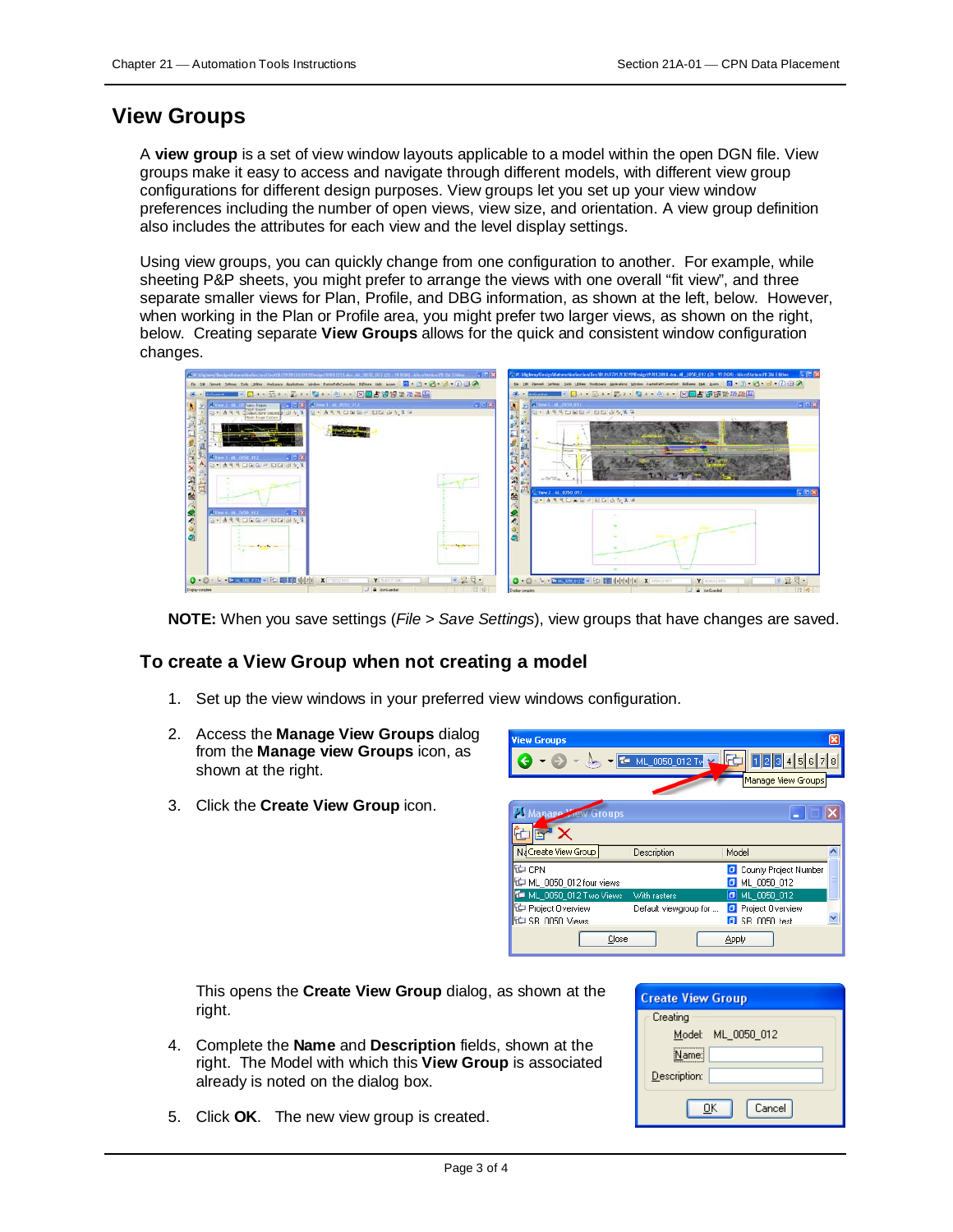#### <span id="page-3-0"></span>**To change the active View Group**

From the View Groups window's option menu, select a different view group, as shown at the right.



Or, in the **Manage View Groups** dialog box, select the View Group and click **Apply** (or simply *double-click* the required view group). Your screen will update to show the new display configuration.

### <span id="page-3-1"></span>**To modify a View Group**

1. In the **View Groups** window, click the **Manage View Groups** icon.



The **Manage View Groups** dialog box opens.

2. Select, (highlight), the desired **View Group** name and *click* the **Edit View Group Properties** icon.

| <b>Manage View</b><br>Groups                                           |  |
|------------------------------------------------------------------------|--|
|                                                                        |  |
| Model<br>Name Edit View Group Properties escription                    |  |
| CPN<br>County Project Number                                           |  |
| ML_0050_012 four views<br><b>D</b> ML 0050 012                         |  |
| T ML 0050 012 Two Views<br>$\Box$ ML 0050 012<br>With rasters          |  |
| Project Overview<br><b>D</b> Project Overview<br>Default viewgroup for |  |
| <b>ED SB 0050 Views</b><br><b>El</b> SB 0050 test                      |  |
| Close<br>Apply                                                         |  |

The View Group Properties dialog box opens, as shown at the right.

- 3. Make the appropriate changes to the **Name** and **Descriptio**n.
- 4. Click **OK**.

# <span id="page-3-2"></span>**To delete a View Grou[p](mk:@MSITStore:C:\Program%20Files\BentleyXM\Documentation\MicroStation.chm::/ustnhelp173.html#nowhere#nowhere)**

- 1. In the **View Groups** window, (as shown above in the **Modify View Group** discussion), *click* the **Manage View Groups** icon. The **Manage View Groups** dialog opens, (as shown at the right).
- 2. Select the required view group.
- 3. *Click* the **Delete View Group** icon, (the red "X").

The highlighted view group will be deleted.

| <b>View Group Properties</b> |                           |  |
|------------------------------|---------------------------|--|
| Properties                   |                           |  |
|                              | Name: 0050_012 Two Views  |  |
|                              | Description: With rasters |  |
| Cancel<br>ΠK                 |                           |  |